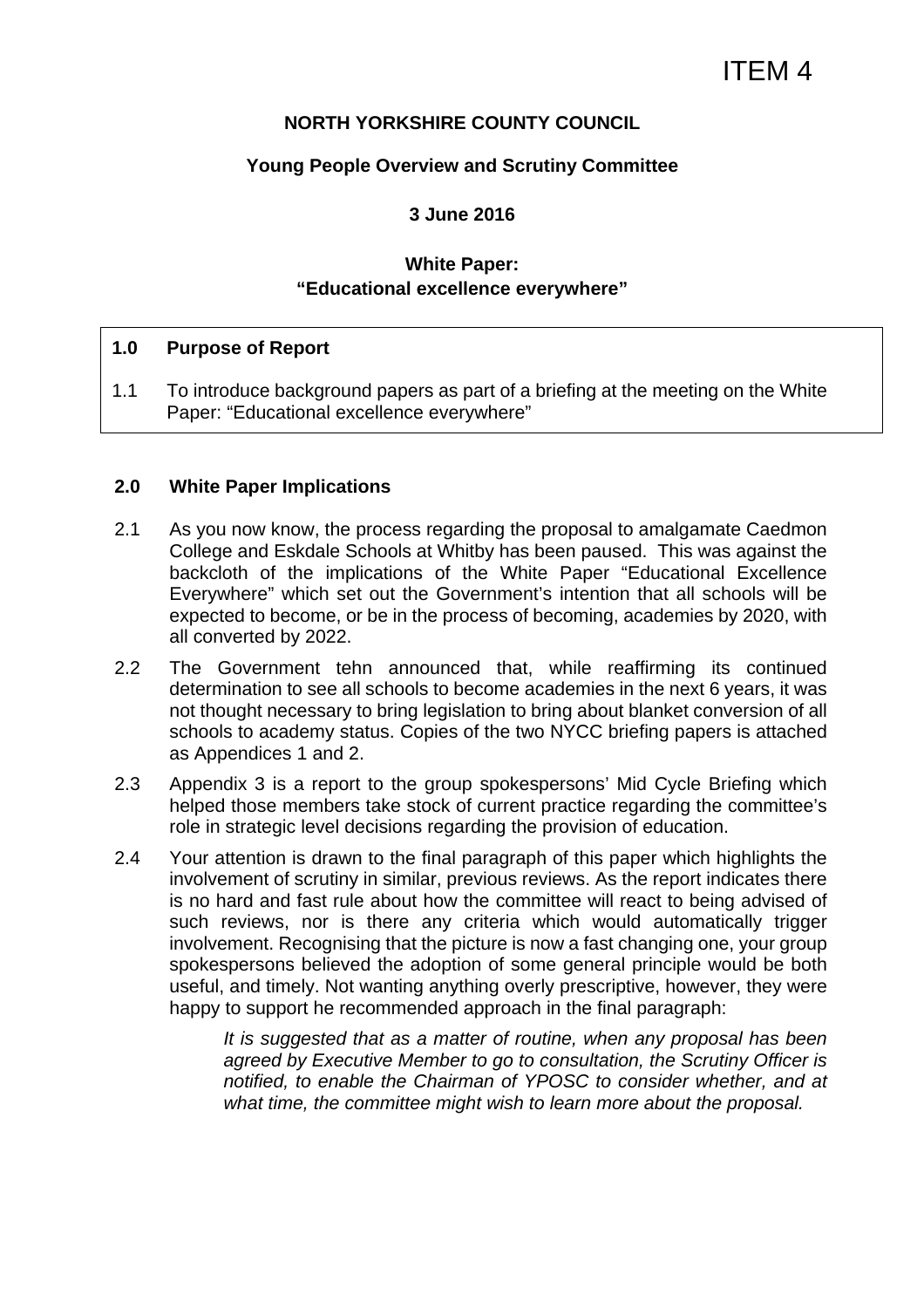2.5 The Corporate Director has agreed to present a full briefing on the content and implications of the white paper, focussing especially on recently issued DfE guidance.

#### **3.0 Recommendation**

- 3.1 The Committee is recommended to note the position.
- 3.2 You agree the proposed suggestion regarding scrutiny committee involvement in strategic level decisions regarding the provision of education.

BRYON HUNTER SCRUTINY TEAM LEADER County Hall, Northallerton Author and Presenter of Report: Ray Busby Contact Details: Tel: 01609 532655 E-mail: ray.busby@northyorks.gov.uk 25 May 2016

Background Documents Nil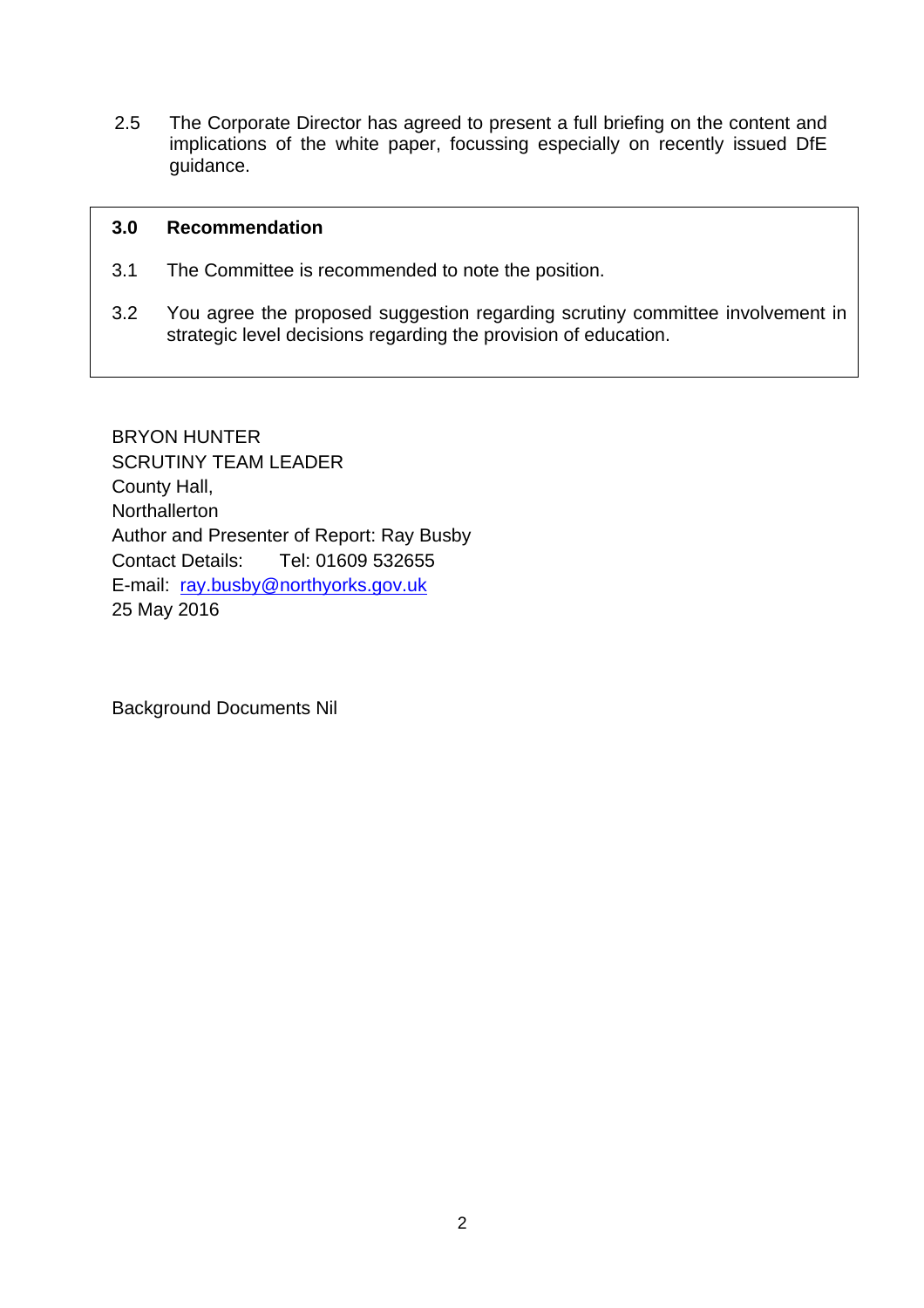

# White Paper News 17 May 2016

Briefing on the government's White Paper "Educational excellence everywhere"

# **What a difference a few days make!**

Since our first White Paper News, the Secretary of State made her announcement on 6th May, which, whilst not in any way departing from the government's direction of travel, made significant concessions in terms of the ways in which schools are able to determine their future. North Yorkshire County Council, together with other high performing councils, had been making strong representations to government about the matter of compulsion, in particular, and our Members are pleased that the Secretary of State has responded in the way she has. A copy of the letter sent by our Leader, Councillor Carl Les, and our Executive Member for Schools and Early Years, Councillor Arthur Barker, can be found at [http://cyps.northyorks.gov.uk/educationwhitepaper.](http://cyps.northyorks.gov.uk/educationwhitepaper)

At the time of writing, we are expecting the Queen's Speech which will outline legislation to follow the White Paper. It is important to remember that neither the White Paper nor the Queen's Speech have any legislative standing; any changes to the law will need to go through the normal processes through the Houses of Commons and Lords.

We welcome the Secretary of State's announcement. It gives valuable "thinking time" for schools and for the local authority. It is clear that a fully academised system is what the government intends; equally it is clear that the route to that may not be straightforward for many schools in North Yorkshire and around the country.

# **North Yorkshire Local Authority: today and in the future**

North Yorkshire is a strong local authority with a clear vision for the future and for education and children's services. That vision is built firmly on school led school improvement, maximising funding for schools and a real respect for the autonomy of quality school leadership in the county.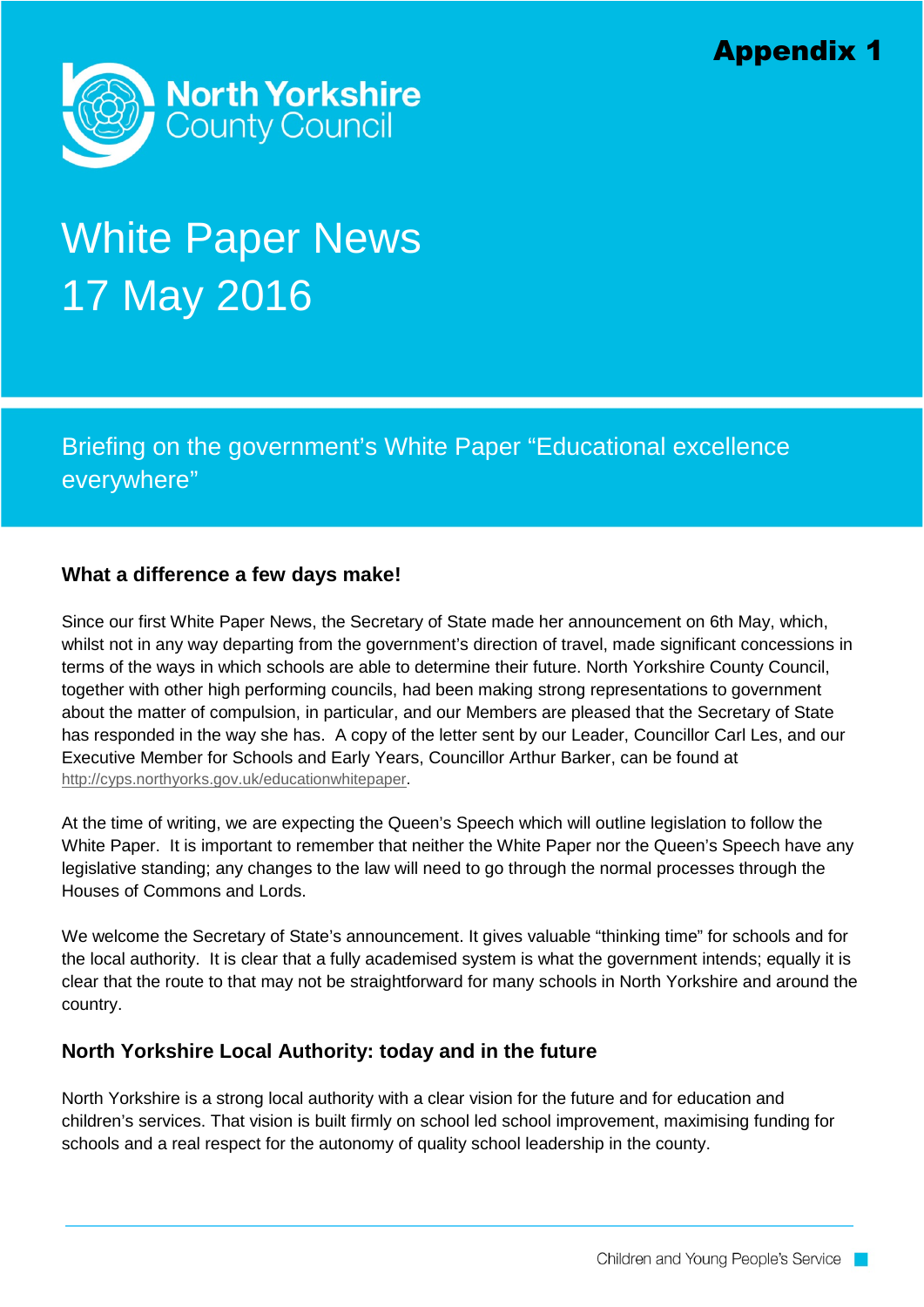#### White Paper News

88% of North Yorkshire schools are judged good or better. Our rate of improvement is twice the national average. Every week sees success stories of schools moving from RI to Good. We are not an authority which the Secretary of State is likely to consider inadequate.

Nor are we anywhere near the "tipping point" mentioned in her statement where the balance of schools no longer supported by a local authority in effect means that authority is unable to support the rest. Currently, only approximately 8**%** of North Yorkshire schools are academies. To reach the point of a third of schools becoming academies, such a movement would equate to, or even outnumber, the total number of schools in several smaller authorities.

North Yorkshire Local Authority values education and those that provide that education, funding services for them well in excess of national funding expectations for decades. We have a clear vision for all the county's children, described in "Young and Yorkshire" and we see all schools, whether maintained or academies, as having a key role in supporting outcomes for children articulated in that plan.

The LA has, we believe, experience, skill, expertise and resource. The question is how that historic capacity is best applied in the future. As described earlier the style of leadership has changed over time to a model which fully embraces a school led rather than an LA controlled approach. The success of the county, we believe, has been because we have adapted, have respected schools, recognised the crucial importance of school leadership, and also put great value on leadership of place. We still hold to those values, in the context of the changing landscape of 2016 to 2022. An emphasis on place should not be confused, however, with parochialism or any lack of understanding of the need for us to continue to learn and share from best practice nationally and, indeed, internationally.

# **Our vision for the future**

The LA is committed to further developing a school led self-improving system; this was enshrined in the commission report and its recommendations are now implemented but ripe for enrichment. Teaching School Alliances will be at the heart of this strategy.

The County is committed to supporting all schools and academies now, and in the future, to be as successful as they can possibly be for the communities that they serve. The stronger they are, the stronger the County's communities are.

North Yorkshire sees all schools at the heart of its growth strategy for communities, families and the County's economy.

#### **We will continue to deliver high quality services, support and challenge schools and facilitate the development of multi-academy trusts.**

We are developing a menu of opportunities for support which schools and multi-academy trusts, as appropriate, will be able to interact with in whatever ways seem appropriate.

More details of this will emerge in the near future but in essence, at one end of the spectrum is the development of increased opportunities for purchasing services through SmartSolutions. At the other end may well be an "umbrella trust" arrangement which may be of interest to smaller multi-academy trusts within the county. We are very mindful of the importance to many school leaders and governors of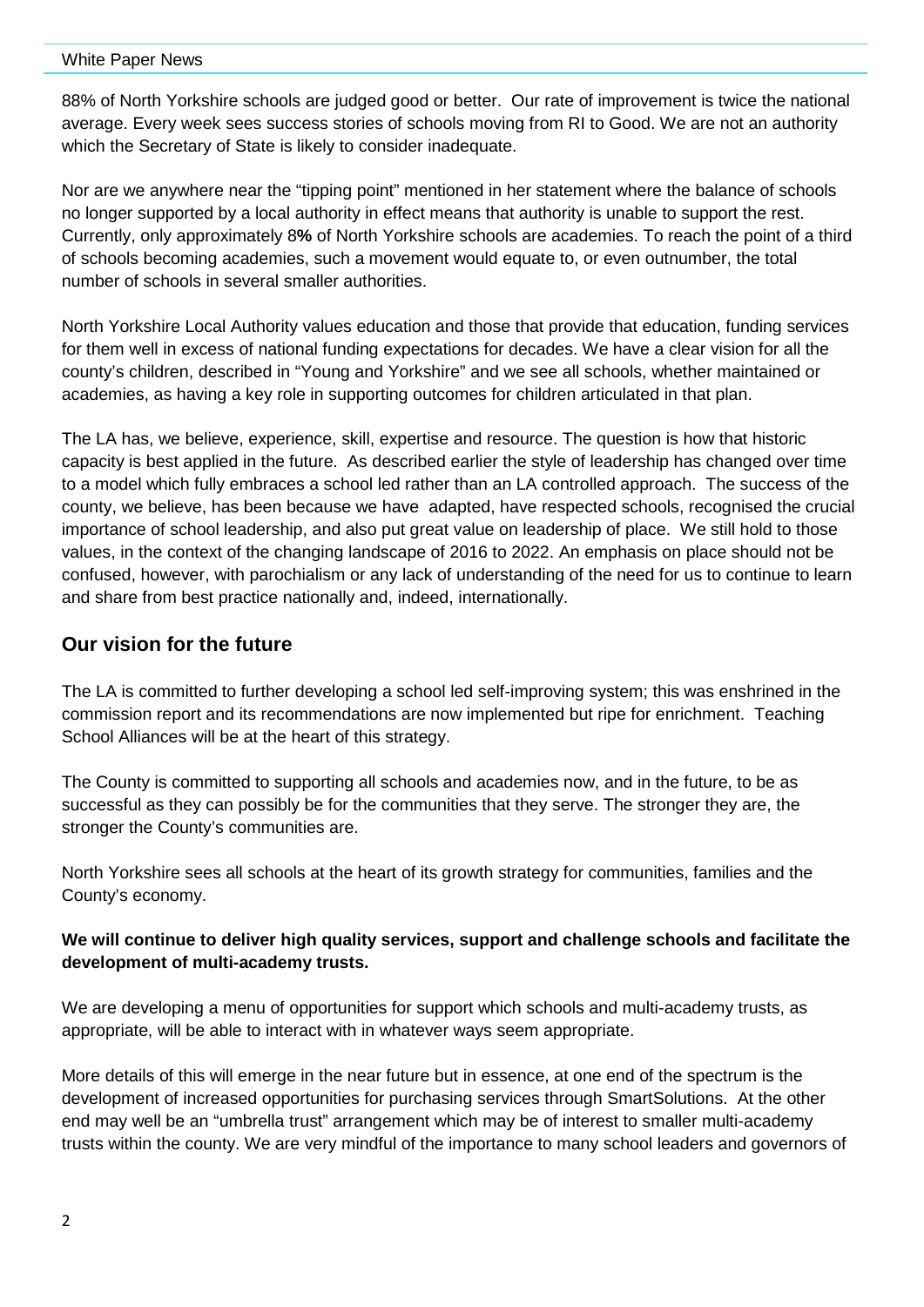#### White Paper News

geography and community, and the challenges of size. We want to find a mechanism to ensure that schools of a similar view have choices available to them.

It is a complex matter and further clarification is required from government but we are being asked about this possibility by schools across the County and so feel it important to let you know what is being considered.

We will keep you updated about progress on this.

# **Opportunities to engage and help shape the future**

As outlined in the last newsletter, numbers of conversations are taking place between school leaders and senior officers of the authority. We are doing this to try to get a rapid "sense check" of the various views amongst schools/current academies, the academy prospects they are contemplating, and the local circumstances. Those school leaders are from primary schools, from secondary schools and teaching school alliances. We have also prioritized and held initial but constructive discussions with the Special School Improvement Partnership. These conversations are also helping us understand the options for where we need to develop new provision to meet growing numbers of children requiring school places.

Many schools are associated with churches of various faiths and we are seeking to work closely with them and the relevant Dioceses to support and develop their work for the future.

We are encouraged by the ways in which schools, whilst understanding the continuing direction of travel, are taking the opportunity offered by the Secretary of State's announcement to consider their options carefully before making decisions that will be irrevocable. We support them in that and welcome the opportunities that are being offered to work alongside schools - including existing academy leaders – to help them shape that future. This term's network and governor meetings will create excellent opportunities for further face to face discussion with larger groups and we are ensuring senior engagement in those sessions from the LA.

For further information/discussion at an individual level, feel free to contact any of the officers below.

As ever, if you have any comments or feedback on this communication they would be welcome.

#### **Your Local Authority contacts**

**Pete Dwyer, Corporate Director – Children and Young People's Service** email: pete.dwyer@northyorks.gov.uk – telephone: 01609 532234

**Carolyn Bird, Assistant Director – Strategy and Commissioning**

**Jill Hodges, Assistant Director – Education and Skills**

**Anton Hodge, Assistant Director – Strategic Resources**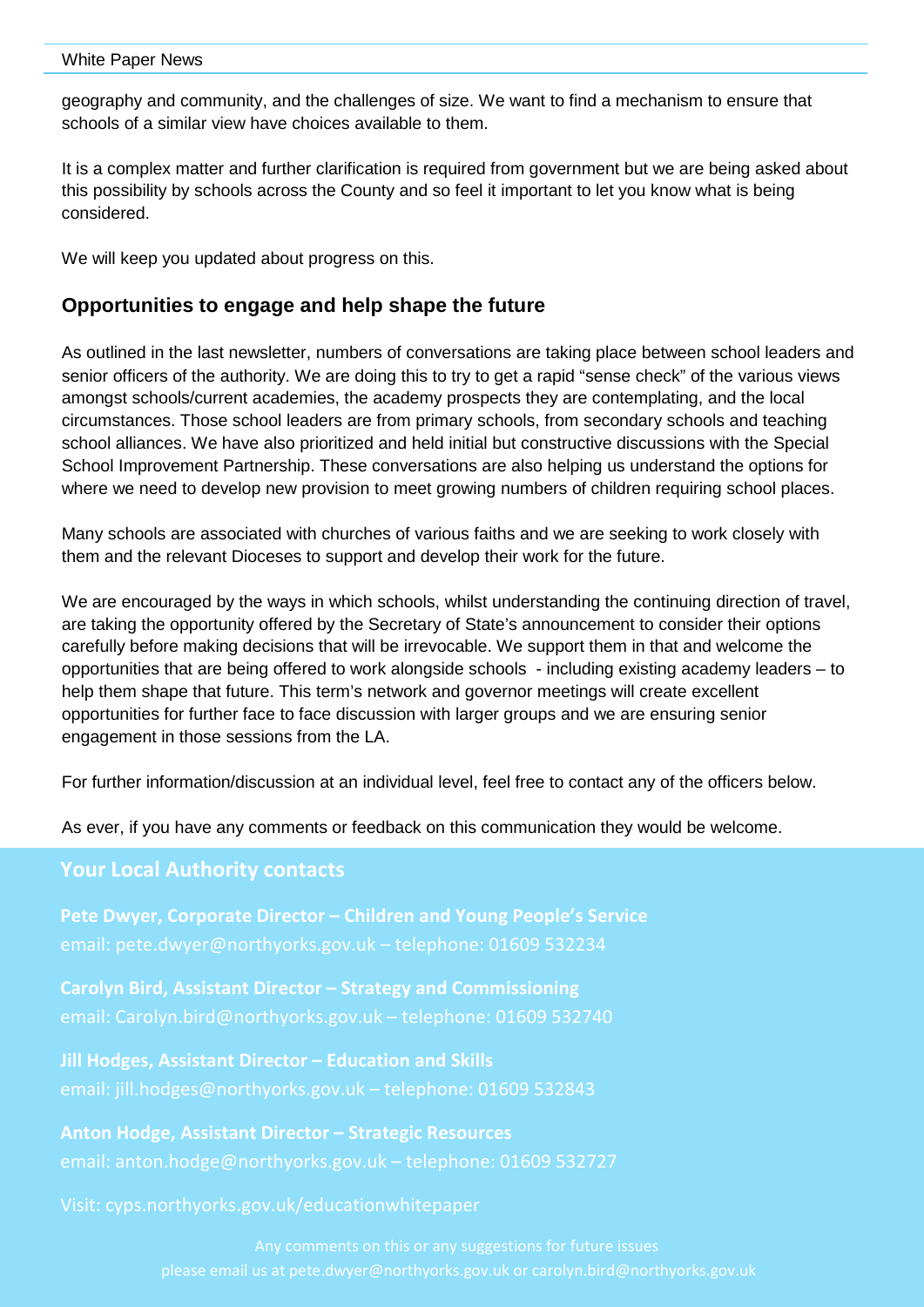

# White Paper News 29 April 2016

Briefing on the government's White Paper "Educational excellence everywhere"

It's hard to realise that it is still only 43 days since the publication of the White Paper "Educational Excellence Everywhere".

As you will have seen there has been a tremendous amount of national discussion and debate in the media, amongst schools, local authorities, MPs and indeed at a parliamentary level. If the purpose of a White Paper is to encourage discussion and pave the way for legislation it is certainly achieving that.

A statement of intent has been made by the Government regarding a direction of travel towards a fully academised system. What is not so clear is the manner in which that will come about. If the national engagement in the debate has been high, so has the local with many good individual and collective conversations underway and more to follow. This is necessary and welcomed and we are keen as an LA to be open and actively engaged wherever possible.

For areas such as North Yorkshire, where the numbers of existing academies are very small (below 8%), the challenge for schools is to ensure they are in good, productive and quality arrangements which will secure improvement as well as retaining appropriate levels of autonomy. As you will know existing and new Multi Academy Trusts do - and will - vary both in terms of their style/culture and indeed effectiveness. Try and view "due diligence" as something that operates both ways and ensure, if exploring options, there is organisational and cultural fit.

As we have said previously, part of our local strategy is to ensure that we are communicating well across the school community. It is really important that individual and groups of schools feel empowered to make good timely decisions.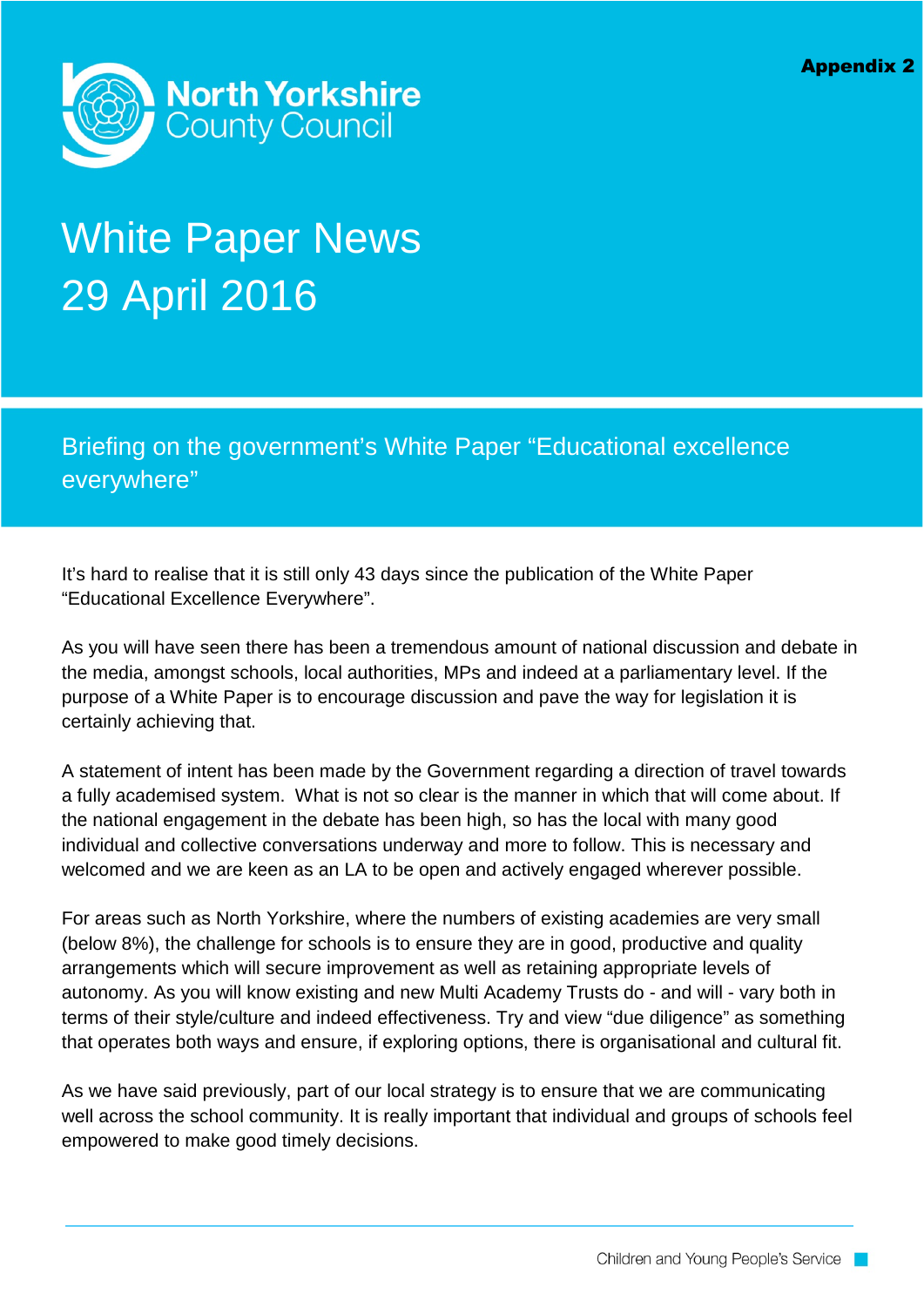# **The Local Authority's position**

Our position remains clear and consistent with our ambitions for all schools to be good or outstanding and welcoming the essential role school/sector led improvement plays as a key component of that.

In terms of academy status:

- We are not concerned with the "name over the door" we are concerned with what best drives and embeds improvement
- We do feel that where possible and appropriate local solutions bring additional value and believe that there is much about "community of place" and "leadership of place" that remains important.
- We want to work closely and positively with all current academies, academy trusts and teaching school alliances and also positively fulfil a role in enabling the growth and development of new organisational forms.

In terms of facilitating further academies:

- We are concerned about the relative lack of capacity in the region in terms of MATs to take in the 92% of non-academy schools in North Yorkshire.
- We are actively encouraging good and outstanding schools in strategic locations and existing partnerships/teaching school alliances to form MATs. We are also in dialogue with the Diocesan Authorities to discuss their ambitions.
- We are already working with some groups of schools to support and facilitate their thinking. The decisions to be made are ultimately for schools, but we can help with setting the scene, enabling school leaders/governors to consider the wider picture, and with modelling options.

# **So what can we do to help?**

- We want to encourage open debate and avoid, wherever possible, any sense that discussions need to be secretive. Sharing intelligence will help us fulfil our facilitative role.
- We acknowledge there is also some anxiety in some areas of the school community following the publication of the White Paper. We want to support schools to make the right decisions at the right time and we are concerned that rapid decisions may not always be the right ones.
- We can facilitate workshops for groups of headteachers and governors
- We can instigate if necessary or indeed join discussions between schools/existing academies/MATs/TSAs or try and answer specific queries that may exist on eg funding/HR issues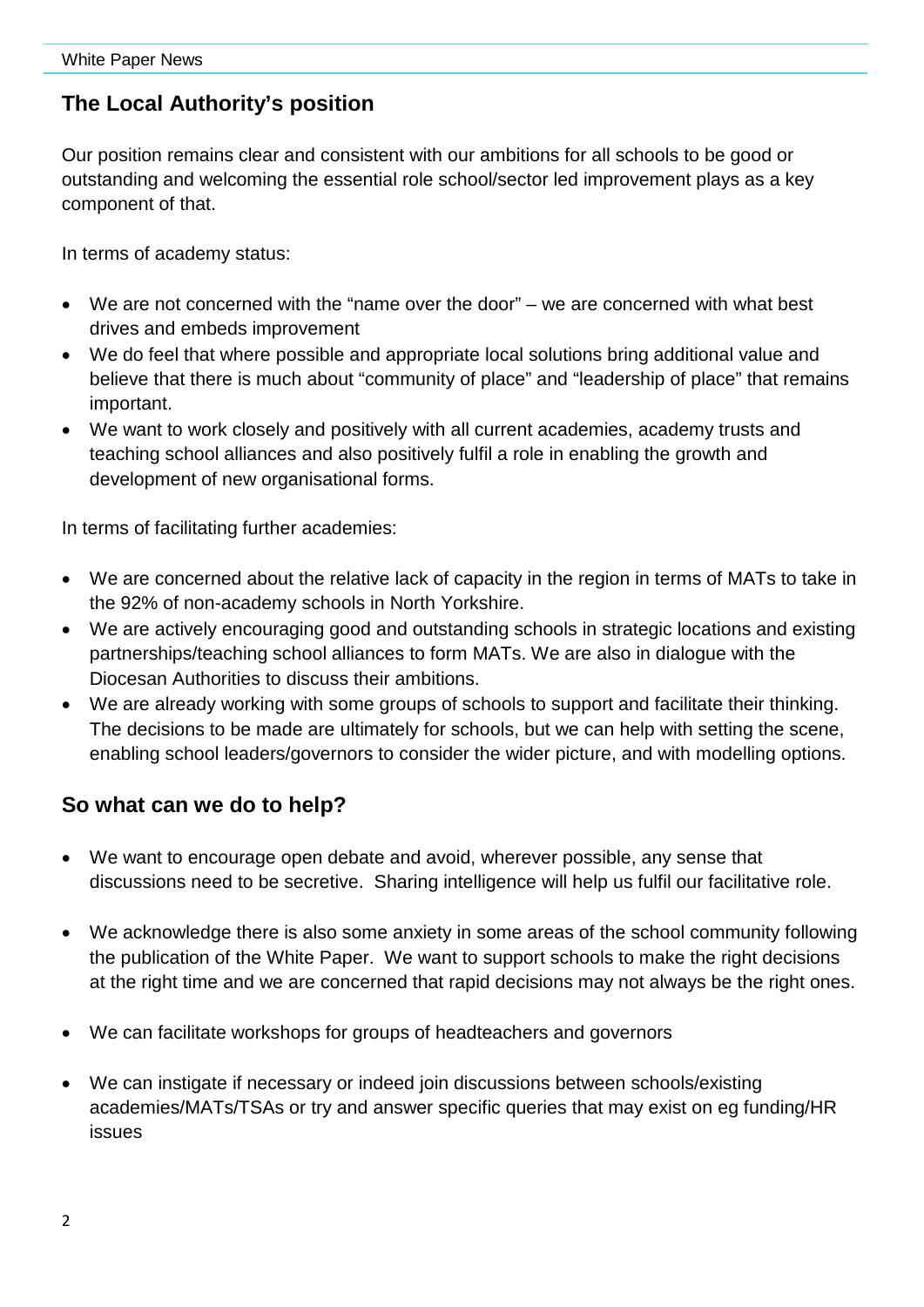• We can simply provide – as we always have – a knowledgeable objective and confidential sounding board for headteachers and governors

# **Next steps**

Aligned to the White Paper, we will be clarifying future roles for the LA and, in particular, the School Improvement Service. Some are asking whether we will develop the suggested option of an arms-length umbrella trust. At this stage we are keen to understand this further and discuss with yourselves. Our early thinking recognises that there are some risks in confusing our future "championing" role with that of direct delivery arrangements, but we are interested and want to understand any opportunities there may be. It is still early days in terms of the developing scene. We do anticipate that those looking for "places to shop" will be able to access a rich School Improvement Traded Service.

There will be many opportunities created for further discussions on both an individual and collective basis in the coming weeks.

We want to be involved. We are available to help. We look forward to hearing from you.

# **Your Local Authority contacts**

**Pete Dwyer, Corporate Director – Children and Young People's Service**

**Carolyn Bird, Assistant Director – Strategy and Commissioning**

**Jill Hodges, Assistant Director – Education and Skills**

**Anton Hodge, Assistant Director – Strategic Resources** email: anton.hodge@northyorks.gov.uk – telephone: 01609 532727

Visit: cyps.northyorks.gov.uk/educationwhitepaper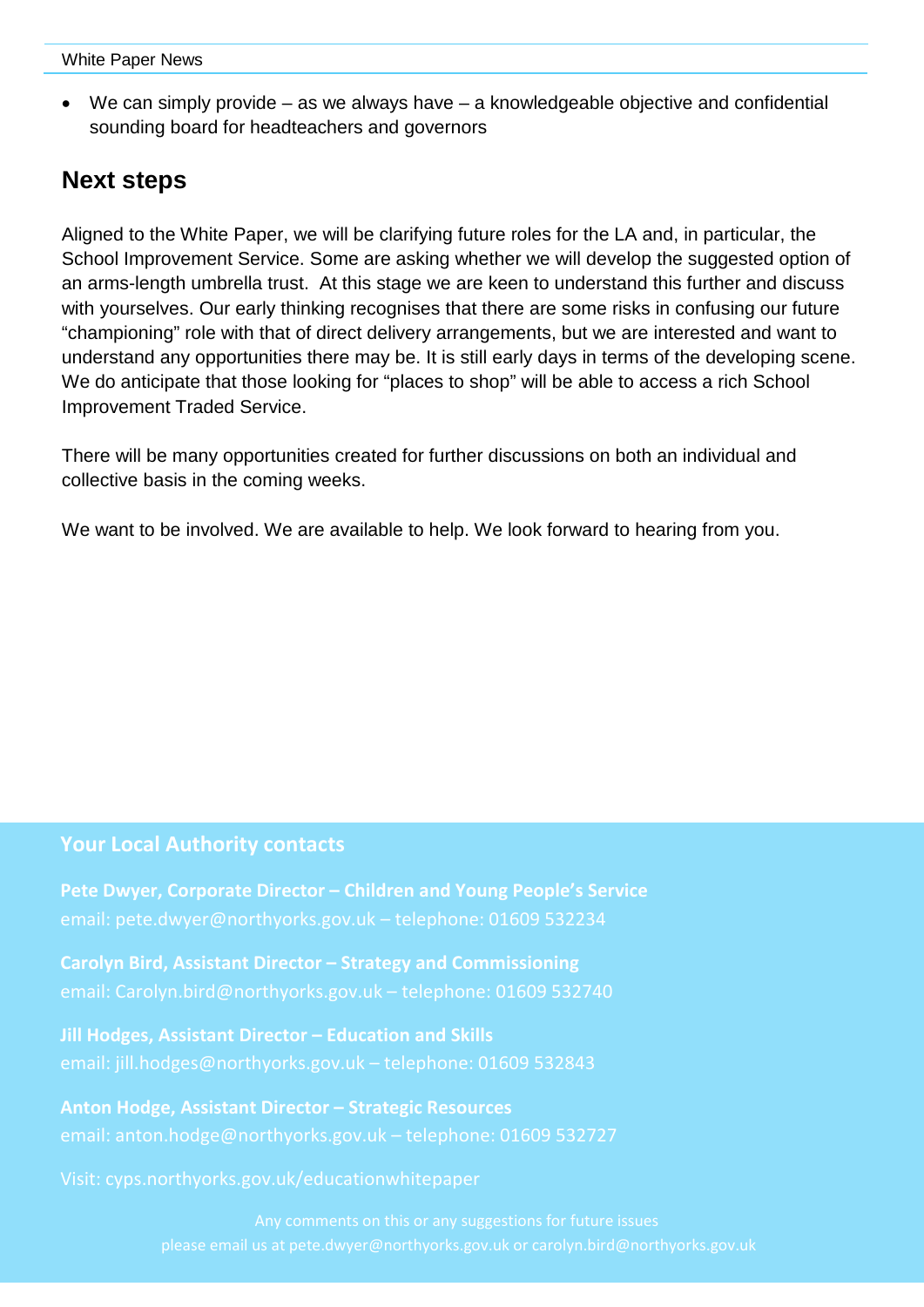# **NORTH YORKSHIRE COUNTY COUNCIL**

# **YOUNG PEOPLE'S OVERVIEW AND SCRUTINY COMMITTEE**

# **3 June 2016**

# **Strategic Re-organisation of educational provision**

# **REPORT CONSIDERED AT MID-CYCLE BRIEFING: 13 May 2016**

## **Key points:**

The LA has a statutory duty to ensure sufficient high quality school places are available in its area. So there is a duty to provide additional places where insufficient exist.

The corollary to that – that we should remove surplus places, has never been enshrined in law, although successive governments have articulated differing views as to whether local authorities should be removing surplus.

Most strategic reorganisations are intended to address issues of quality and/or sustainability and/or poor governance. Others are where there are significant rises in school populations as a result of housing development.

So strategic re-organisation of school places falls into three main categories:

- 1) Making "prescribed alterations" to schools (this includes enlargements if of sufficient proportion)
- 2) Closing schools
- 3) Opening new schools

The legislative background is complex. Areas of this are enshrined as far back as the 1944 Education Act, others are in the School Standards and Framework Act 1998, as amended by the Education Act 2002, and the Education and Inspections Act 2006 as amended by the Education Act 2011. The Childcare Act 2006 and the Academies Act 2010 are also relevant, and a large number of government guidance documents, many of which have statutory status.

Following the White Paper (the next day) further guidance was issued which refers frequently to decisions needing to be in keeping with the White Paper "Education Excellence Everywhere". Given that legislation has not yet been passed, this is unusual, as are references to local authorities or governors (as appropriate) needing to speak to the DfE first if they are intending, for instance, to change status to become a foundation school. These still technically exist, but the DfE expect that schools would instead become academies to gain similar "freedoms". As a recent CSN briefing stated:

*"Clearly the government is entitled to have policies and make them known. It is also reasonable for it to seek information and monitor developments in which it has an*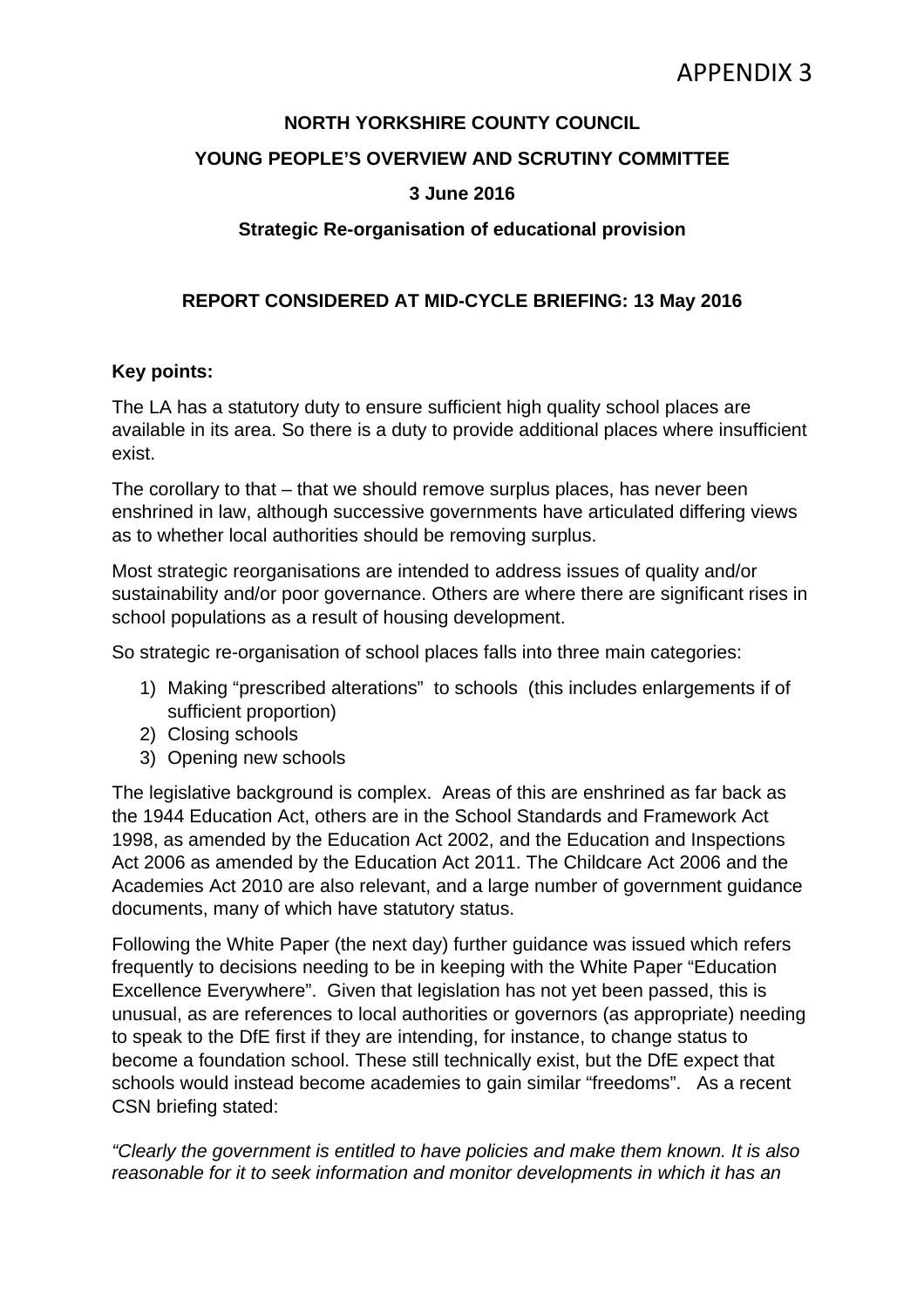*interest. However, pressuring independent actors to act in accordance with government policy before it has persuaded Parliament to change the law is arguably not wise and may lead to government by decree. There is also a pragmatic question about the wisdom of issuing guidance ahead of planned legislative change given the calls from Government backbenchers for changes in the policy and the opposition of the Opposition."* 

It is fair to say, therefore that at present, some aspects of school organisation process and procedures are likely to remain unclear (and therefore potentially challengeable) until further legislation has been passed.

It is also likely that when legislation has been passed, it would be appropriate for us to review our processes, including, potentially, avenues for approvals to consult and determination of proposals.

 In view of this, and in view of the complexity of requirements and nuances around the various forms strategic reorganisation can take, it may be best to look at the key supporting principles around reorganisations, and then turn to the points at which Scrutiny Committee might engage with the process.

- 1) The local authority can make proposals in relation to Community or Voluntary Controlled schools. For Voluntary Aided schools proposals have to be from the governing body. In practice, very often this LA provides advice and support for VA governing bodies, including drafting consultation papers, supporting meetings and drafting statutory notices. The decision makers similarly depend on the character of the school.
- 2) Expansions have to be subject to formal proposals if they are in excess of certain numbers or percentages of the school capacity.
- 3) New arrangements have been brought in to require the local authority to notify the DfE of any "contentious proposals" or if an enlargement is taking the capacity of a school beyond 2,000 or in excess of 50% of its existing capacity. There is no definition of "contentious"
- 4) There are many variations which have to be subject to proposals. Potentially problematic can be those relating to changes of age range which now may be proposed by governing bodies.
- 5) All proposals have to be subject to reasonable consultation, although that is no longer prescribed in the way it used to be.

In NY we adopt the following process:

- i) Executive Member approves the basis for consultation
- ii) Consultation takes place usually with written information, public meetings and/or drop in sessions
- iii) Report goes back to Executive for decision whether to publish appropriate statutory notices
- iv) These give a further period of four weeks for comments to be registered.